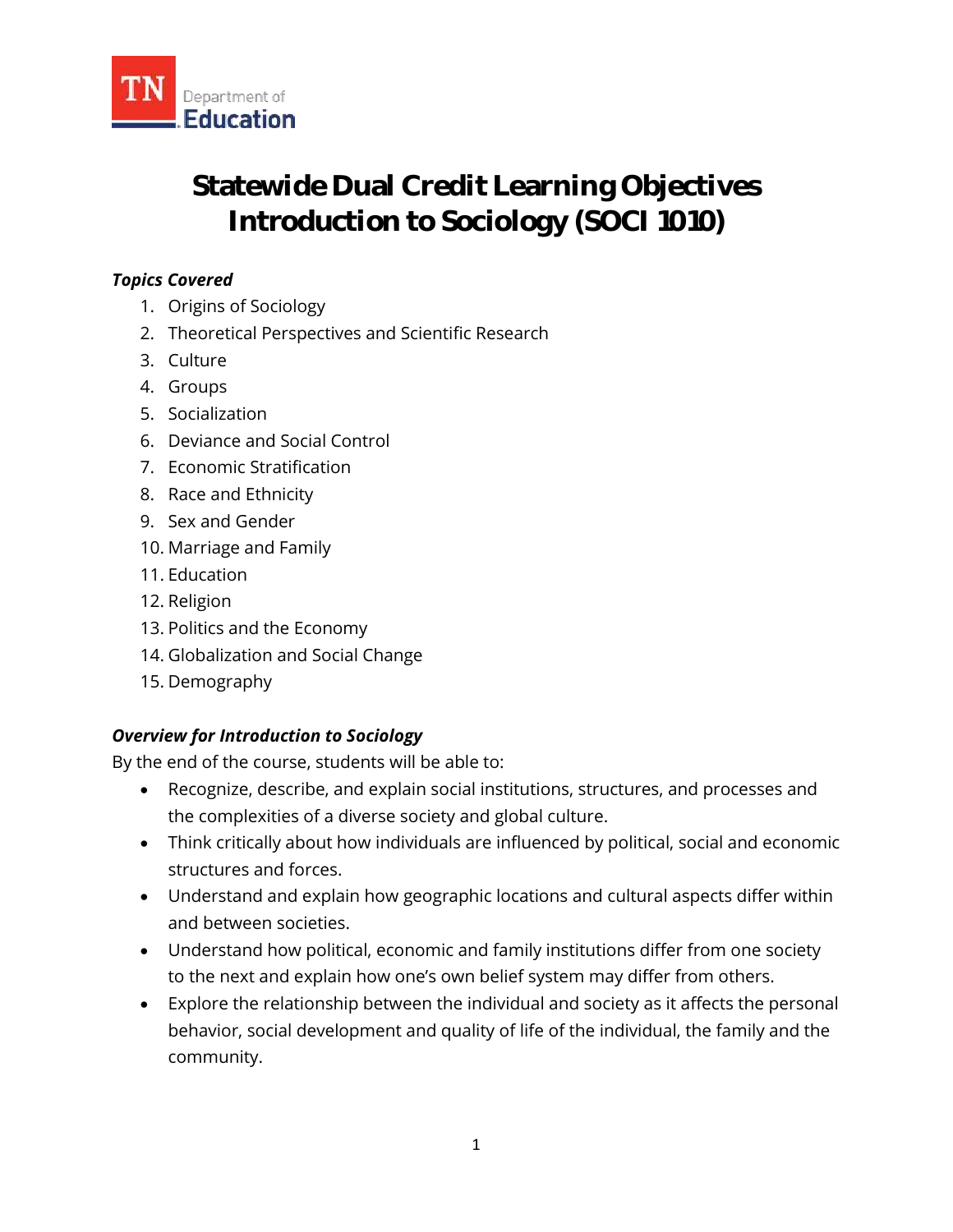

- Examine the impact of social scientific research on major contemporary issues and on individuals and society.
- Take ethical stands based on appropriate research in the social sciences.
- Analyze and communicate the values and processes that are used to formulate theories regarding the social context of individual human behavior in the social sciences.

## *Learning Objectives*

## **1. Origins of Sociology**

- a. Explain what sociology is and explain why it is a science.
- b. Explain the origins of sociology and significant contributions of the founders of Sociology and theoretical perspectives they are associated with
- c. Explain how sociology can enhance the critical thinking skills of analysis, evaluation, inference and deduction and how it can be used in metacognition.

• Jane Addams C. Wright Mills Talcot Parsons

#### Key Theorists

- August Comte
- Emile Durkheim
- Herbert Spencer
- Karl Marx
- Max Weber
- Ida Wells-Barnett • Harriet Martineau
- W.E.B. DuBois

#### Key Perspectives and Concepts

- Sociology
- Critical thinking: Analysis, evaluation, inference, deduction and metacognition.
- Stages of Society: Theological, metaphysical, and positivity
- Levels of analysis: Micro level and macro level
- Symbolic interaction: Social construction of reality (meanings, values, interpretation)
- Structural Functionalist: Social facts, manifest consequence/function, latent consequence/function and dysfunctions
- Social Conflict: Inequality, prejudice, discrimination, gender inequality, racial inequality, and social class inequality
- Sociological Imagination: Understanding how macro influences micro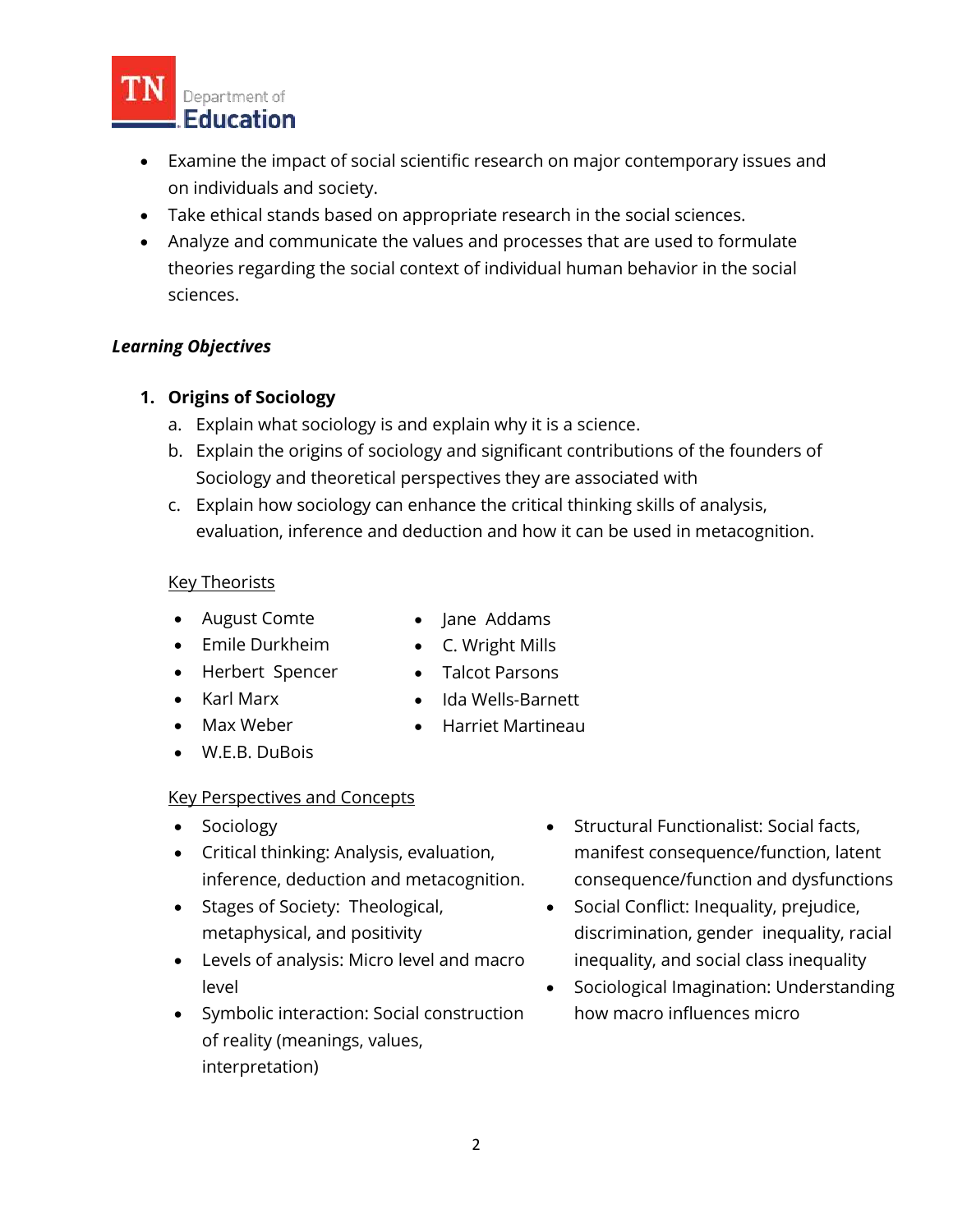

# **2. Theoretical Perspectives and Scientific Research**

- a. Identify the major sociological perspectives/theories.
- b. Compare and contrast symbolic interactionism, functionalism, conflict theory, and feminism.
- c. Distinguish between quantitative and qualitative methods of research and know the parts of research.

#### Key theoretical perspectives and concepts

- Symbolic interaction: Social construction of reality (meanings, values, interpretation).
- Structural Functionalist: Complex system containing, social facts (norms/values/ideologies), manifest consequence/function, latent consequence/function and dysfunctions, which focuses on system stability
- Social Conflict: Complex system that contains inequality, prejudice, discrimination, gender inequality (feminism), racial inequality, social class inequality and social reform/change
- Intersectionality (P. Hill Collins): Theory that explains how social forces (norms, values, ideologies, prejudice, and discrimination), political forces (laws/policies, political districts: school/voting), economic forces (wages/income, cost of living, employment opportunities) give all individuals advantages and disadvantages via their statuses (class, race, gender…)

#### Research

- Theory
- Perspective (approach, paradigm)
- Hypothesis
- Steps of research
- Verstehen
- Quantitative research: closed ended questions, statistical correlations between variables
- Qualitative research: open ended questions, in-depth examination and creation of themes
- Variables: Independent, dependent, controlled
- Reliability
- Validity
- Generalizability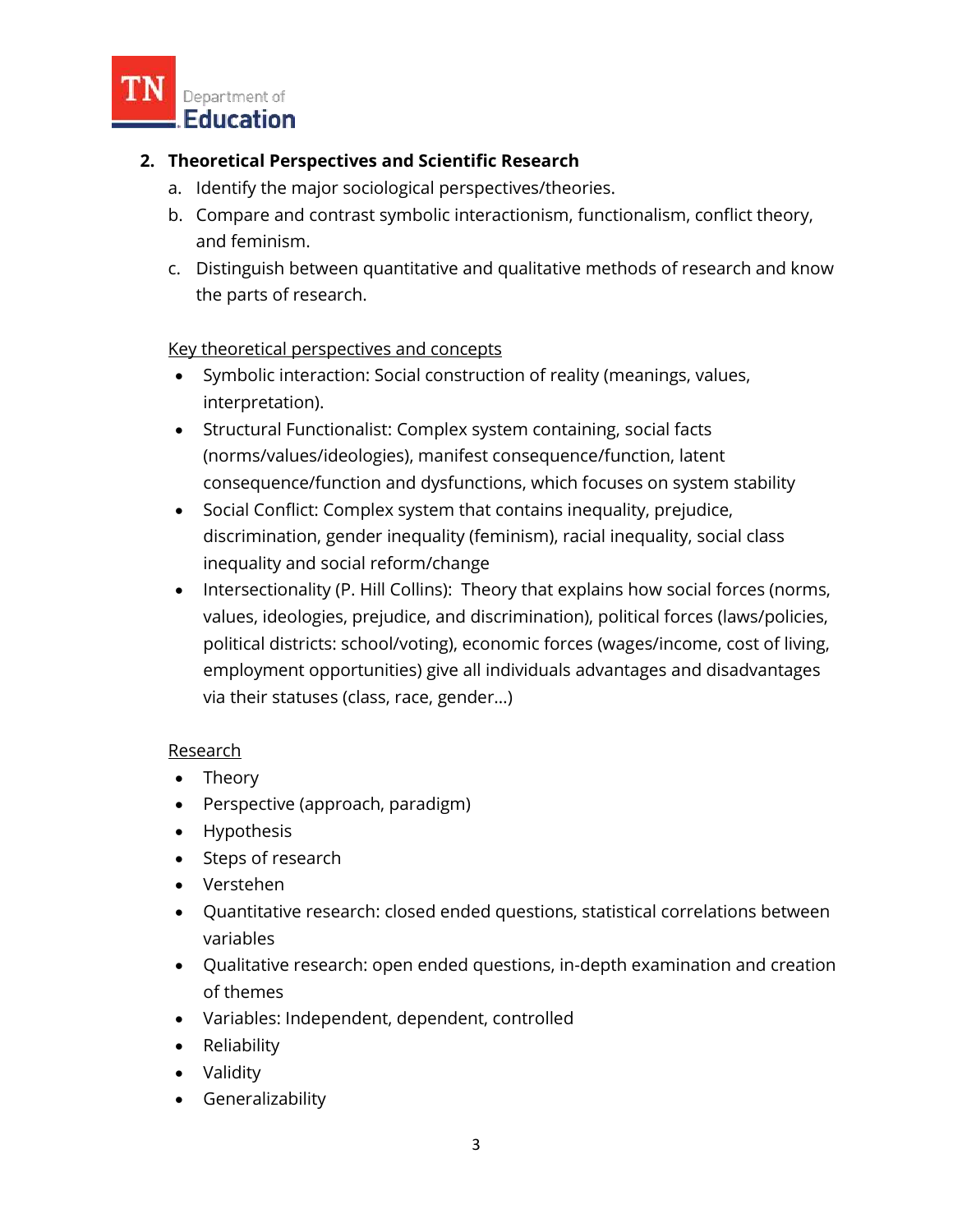

- Methods of data collections: Survey, questionnaire, observation (participant and non-participant), interview and ethnography (fieldwork)
- Population of interest
- Samples: Random, stratified random, purposeful, convenient, volunteer, snowball

# **3. Culture**

- a. Define the term culture and explain and discuss the various elements of culture.
- b. Define and explain the prominent characteristics of American culture define; discuss globalization and describe the various cultural universals.
- c. Describe and explain the various sociological perspectives on culture.
- d. Discuss the various cultural variations and explain what ethnocentrism and cultural relativism are.
- e. Discuss the controversies surrounding bilingualism and immigration policies in the United States.

#### Key Concepts

- Structural Functional: shared norms, values ideologies (social facts) give society social order and stability
- Social Conflict: Norms, values, and ideologies can create inequality due to the different norms, values and ideologies, which can lead to social change
- Symbolic interaction: Shared symbols and interpretations of norms, values and ideologies serve to bond individuals together into groups (society, subcultures and even countercultures)
- Ethnocentrism and cultural Relativity
- Sapir Worf hypothesis/linguistic relativity
- Social facts: those non-tangible things that give shape/order to social structure (i.e. norms, values, beliefs)
- Social structure
- Statuses (ascribed and achieved)
- Material aspects of culture
- Non material aspects of culture: Norms (folkways, mores, laws), values, ideologies
- Multiculturalism
- Subcultures and counter cultures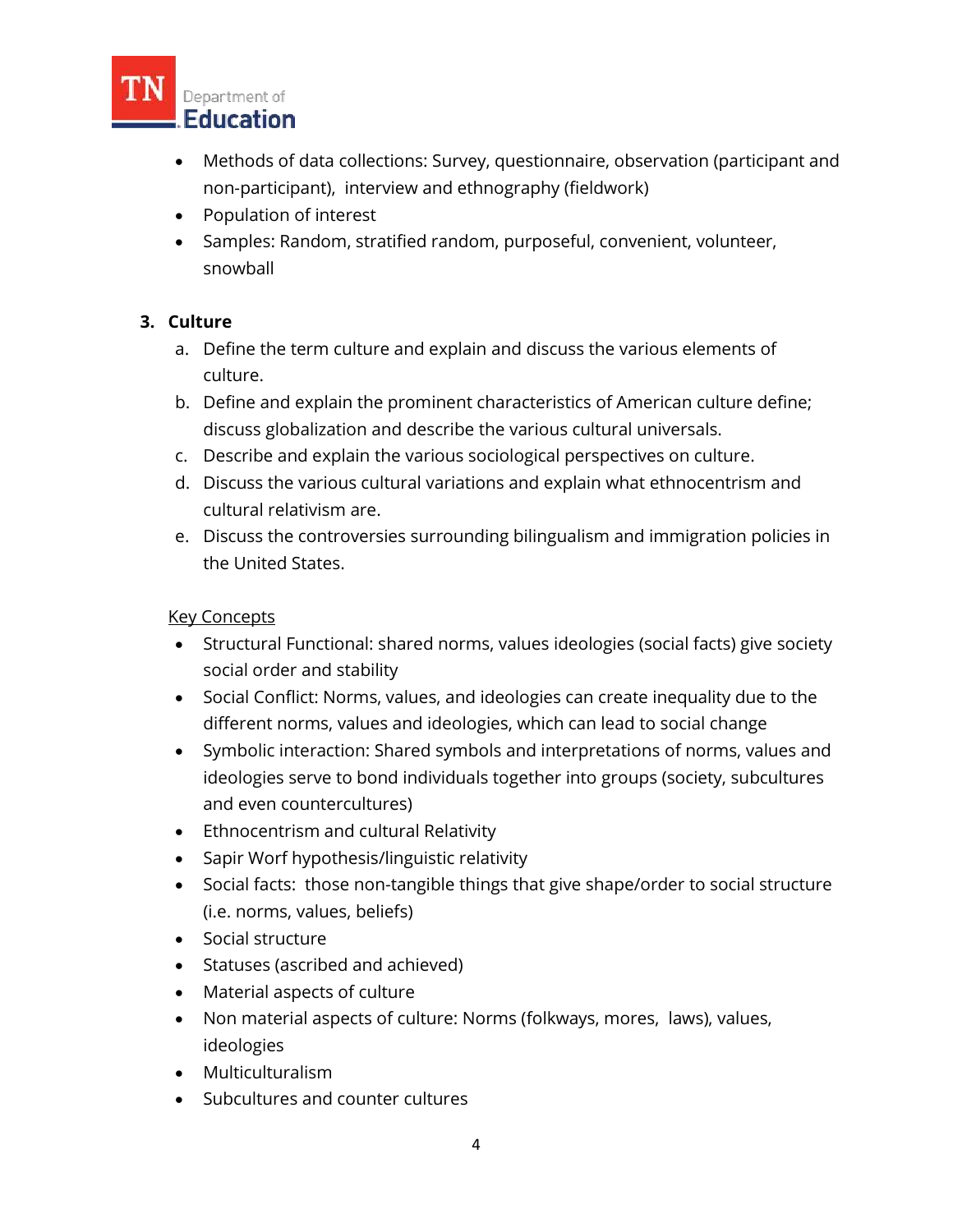

- Globalization
- Modes of cultural change: innovation, diffusion, discovery
- Role of technology in cultural change
- Cultural lag

# **4. Groups**

- a. Analyze the different aspects of social interaction in groups and organizations.
- b. Explain the differences between the types of groups and the different types and roles of group leadership.
- c. Describe the motivations for individuals participating in various types of groups; how groups influence individuals, and how individuals influence groups and Irving Janis's term "groupthink," and discuss why it is dangerous and what can be done to prevent it.
- d. Define and explain the aspects of bureaucracy and explain how group size influences social interaction within and between groups/organizations.
- e. Explain the significance and implications of the Soloman Asch experiment on peer pressure and Stanley Milgram experiment on obedience to authority.

# Key theorists and concepts

- Groups, aggregates, category
- Bureaucracy
- Dyads, triads
- Status: Achieved, ascribed, and master
- Roles
- Role strain
- Role conflict
- Erving Goffman's Dramaturgy and impression management
- Primary, secondary, reference groups, in group and out group
- Types of social interaction: Cooperation, conflict, conformity (Asch), coercion, obedience (Milgram), group think (Janis)
- Leadership styles: authoritarian, democratic, and laissez-faire
- Leadership roles: Instrumental or "task oriented" and Expressive or "socioemotional"
- Bureaucracy
- George Ritzer's McDonalization of Society: Efficiency, predictability, uniformity, control.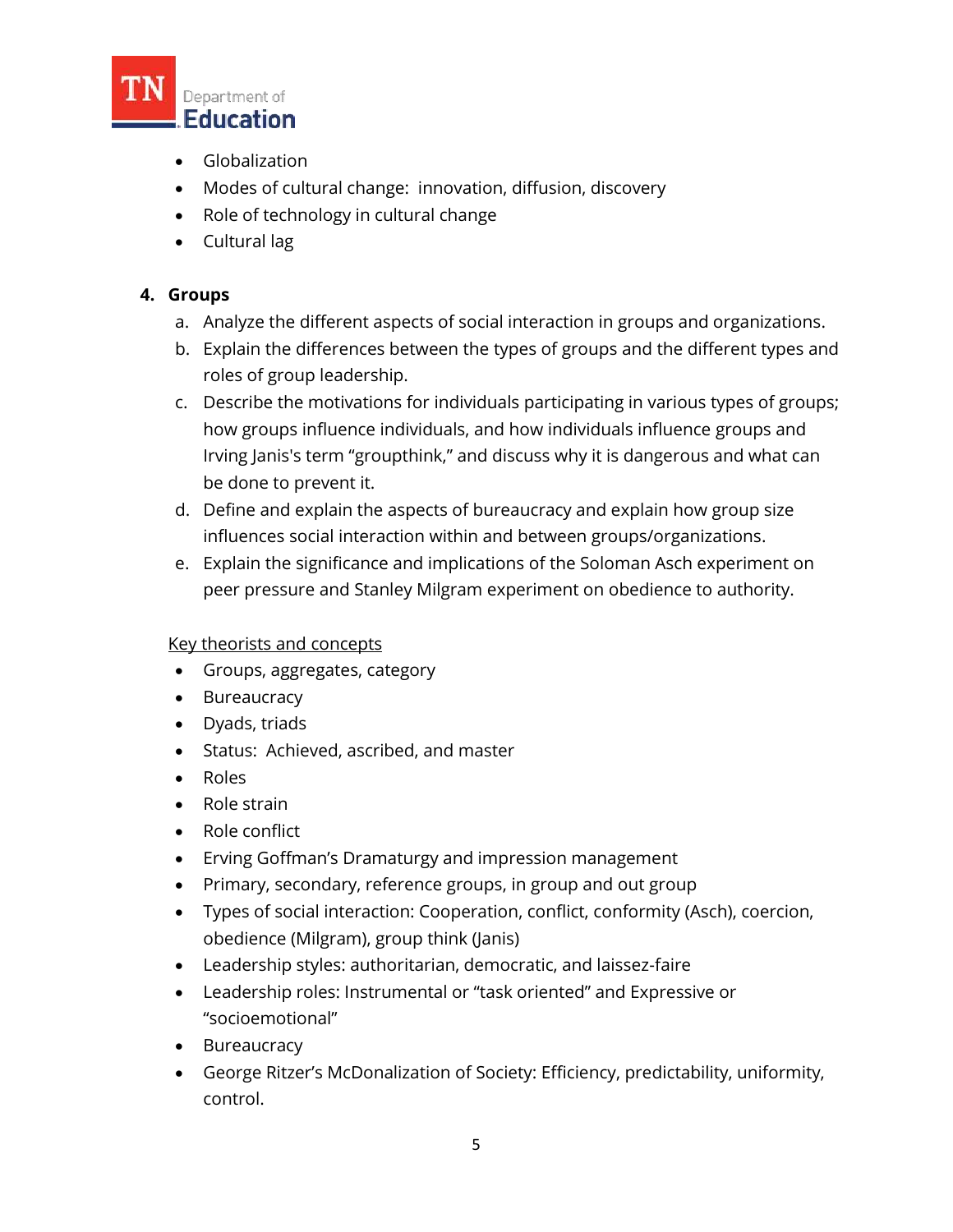

# **5. Socialization**

- a. Define and explain both aspects of human behavior: nature and nurture by using the cases of feral, isolated, and institutionalized children provide evidence that social contact and interaction is essential for healthy human development and explains why babies do not "naturally" develop into human adults.
- b. Explain and describe the contributions of predominant theorists: Sigmund Freud; Jean Piaget; George Herbert Mead and Charles Horton Cooley, Lawrence Kohlberg and Carol Gilligan and Harry and Margret Harlow, Harold Garfinkel.
- c. Define socialization and explain the socialization process using the 4 major agents of socialization (family, peers, education and media).
- d. Explain how gender, race, and class influence the socialization process.
- e. Explain how socialization is a lifelong process and be able to discuss the different stages of life and the responsibilities of each stage: childhood, adolescence, transitional adulthood, middle years, and later years.

#### Key theorists and concepts

- Freud's parts of the personality: Id, the ego, and the superego.
- Jean Piaget on the stages of cognitive development: Sensorimotor, preoperational, concrete operational, and formal operational stages.
- Kohlberg & Gilligan on moral development: pre-conventional, conventional, and post-conventional stages and how gender influences the development of the stages.
- Mead's Social Self and Charles Cooley: "I", "me" and the "looking glass self", "significant others", "generalized other" and imitation, play and games stages
- Harry and Margret Harlow research on social isolation and rhesus monkeys
- Harold Garfinkal: degradation ceremony
- Primary, secondary, anticipatory, and re-socialization (total institutions)
- Agents of socialization (family, peers, education, media)
- Aspects of self: self-esteem, self-concept and efficacy

#### **6. Deviance and Social Control**

- a. Explain the different perspectives of deviance and social control.
- b. Explain and describe the contributions of predominant theorists: Emile Durkheim, Howard Becker, Travis Hirschi, Robert Merton, Edwin Sutherland
- c. Explain the role *power* plays in defining and punishing deviance.
- d. Explain using the different perspectives of the criminal justice system.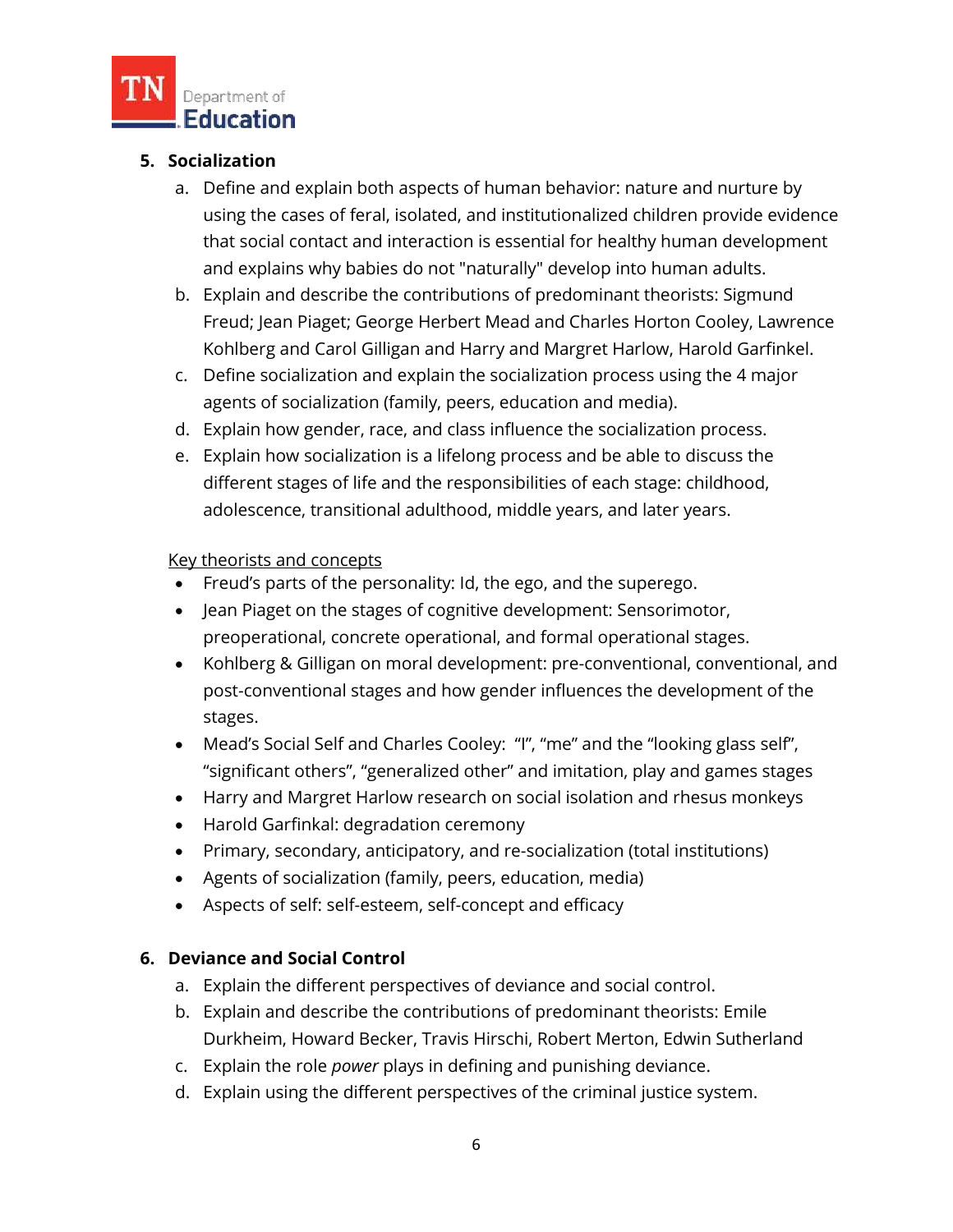

e. Explain what is meant by "the medicalization of deviance" and why some sociologists view mental illness as more of a social, rather than biological, condition.

# Key theorists and concepts

- Deviance
- Crime: Types: Street, While Collar, Corporate, Organized
- Social Control: informal and formal agents of social control
- Howard S. Becker's labeling theory
- Edward Lemert's primary and secondary deviance
- Erving Goffman's concept of stigma
- Emile Durkheim and the social functions of deviance
- Richard Cloward ad Lloyd Ohlin's opportunity structures and subcultures
- Travis Hirschi's Social control theory: Attachment, belief, commitment, involvement
- Robert Merton's Statin theory: cultural goals and means, conformity, innovation, ritualism, retreatism, rebellion
- Edwin Sutherland's Differential Association
- Medicalization of deviance
- Power and capitalism
- Social Conflict perspective: class, race and gender inequalities play a role how deviance is seen and dealt with
- FBI crime reports
- Criminal justice system: Due process, police, courts, probation, parole, and incarceration
- Types of sanctions: retribution, deterrence, rehabilitation
- Recidivism rate

#### **7. Economic Stratification**

- a. Describe and explain the major systems of social stratification and the different types of social mobility.
- b. Explain the three perspectives (functionalism, social conflict, and symbolic interactionists) on stratification and use them to analyze inequality.
- c. Explain and describe the contributions of predominant theorists: Max Weber, Karl Marx, Kigsley Davis, and Wilbert Moore and Oscar Lewis.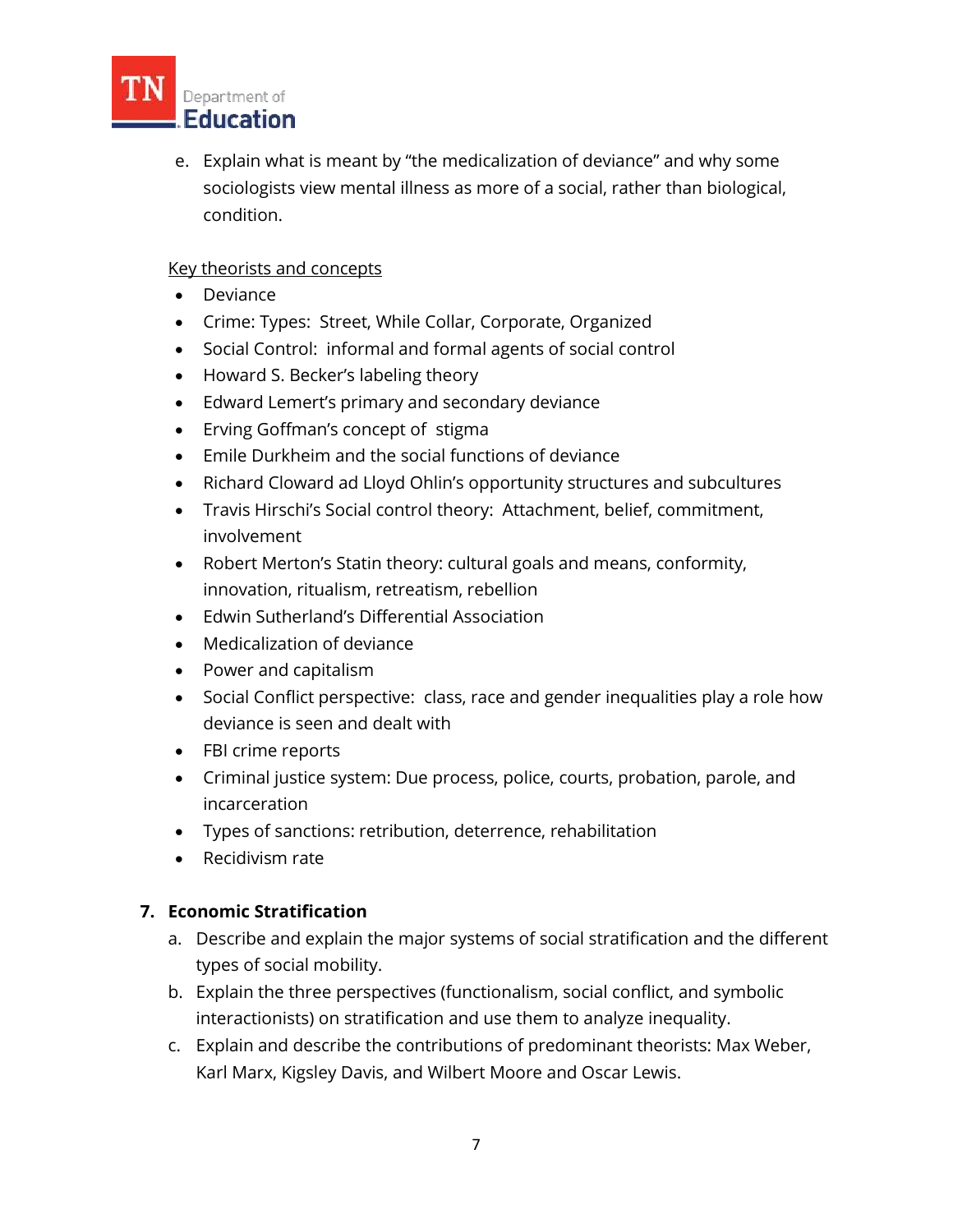

- d. Identify and explain how resources (such as income, education, wealth) are unequally distributed in the U.S and be able to explain how stratification was created and is maintained structurally.
- e. Explain how the federal government defines poverty.
- f. Identify the major characteristics of the poor in the United States and explain how ascribed statuses (race/ethnicity, gender, age) influence one's position in the economic realm.

#### Key theorists and concepts:

- Karl Marx: Class conflict: bourgeoisie (capitalists), proletarians (laborers), false consciousness/class consciousness
- Max Weber: Class, status and power
- Kingsley Davis and Wilbert Moore: Benefits of stratification and the role of meritocracy
- Melvin Tumin's critic of Davis and Moore Thesis
- W. E. B. Du Bois
- Oscar Lewis's Culture of poverty thesis
- Classism
- Inequality
- Stratification
- Meritocracy
- Social Class system: Ascribed status and achieved status
- Socio-economic status: role of parental class, education, occupation and income
- Prejudice: classism
- Caste system: Ascribed status
- Open system of stratification
- Closed system of stratification
- Social mobility: Vertical, horizontal, intergenerational, intergenerational, structural
- Occupational prestige
- Ideologies: Social Darwinism, American Dream, Individualism, Alger Hortio Myth (give guidelines but also serve as basis of prejudice)
- Wealth
- Conspicuous consumption
- Poverty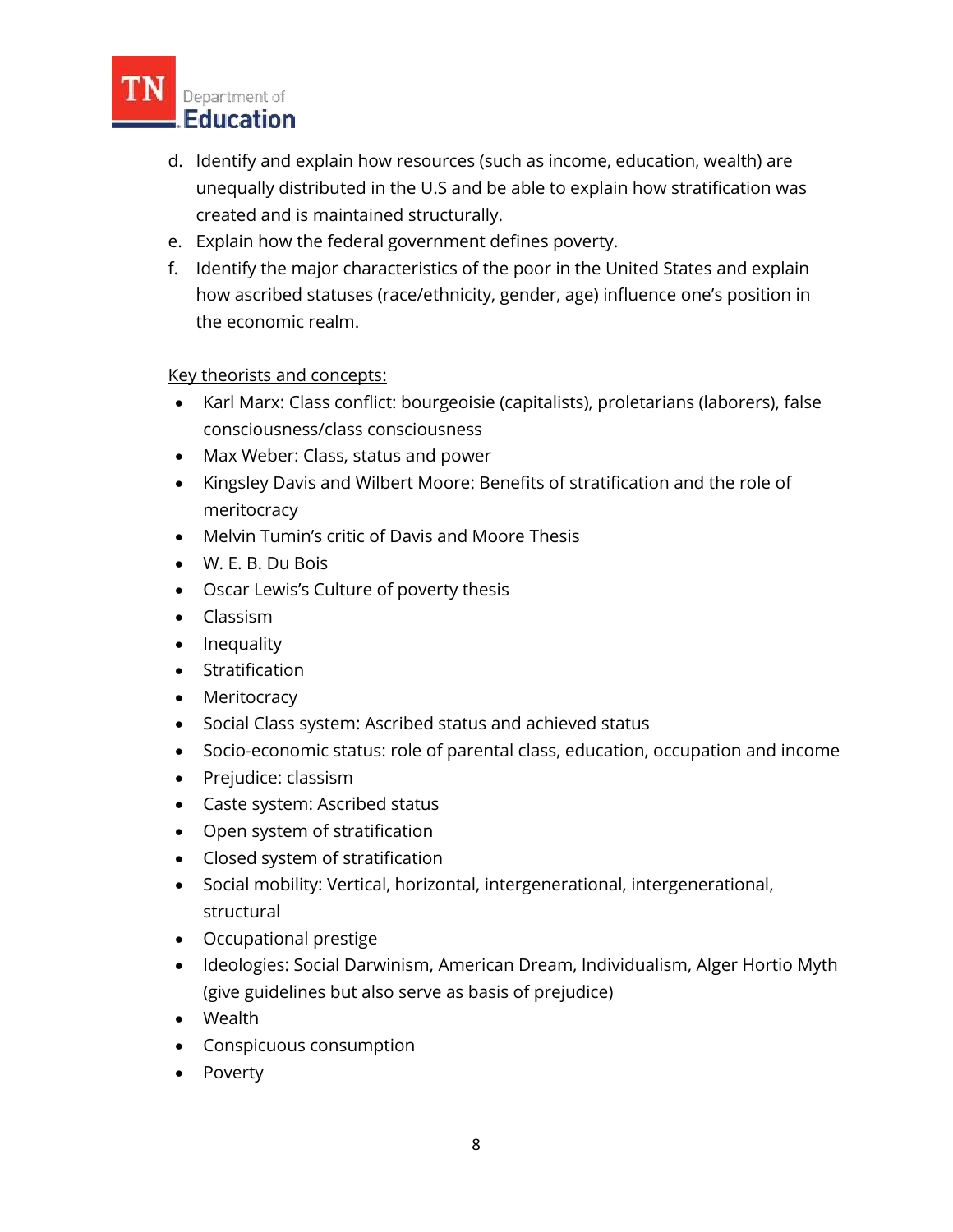

## **8. Race and Ethnicity**

- a. Explain the differences between race and ethnicity.
- b. Explain race as a social construction and explain the limitations of describing race as a biological phenomenon.
- c. Explain and describe predominate theories of prejudice.
- d. Describe the characteristics of minority groups and dominant groups and the patterns of interaction.
- e. Describe and explain the differences between prejudice and discrimination on the individual (micro level) and institutional discrimination (macro level).
- f. Describe the various population patterns of racial and ethnic groups in the U.S. and their relative economic positions, highlighting educational attainment, employment, occupations, wages, income, wealth, and housing.

#### Key theoretical perspectives and concepts:

- Race
- Ethnicity
- Prejudice: racism
- Robert Merton's typology of prejudice and racism: timid bigot, active bigot, fair-weather liberal, all-weather liberal
- Discrimination: micro and institutional discrimination
- Minority group
- Dominant (majority) group
- Stereotype
- Social Distance
- Interactions: Pluralism, Assimilation (as processes of acculturation and primary and secondary integration), segregation, genocide
- Vicious cycle of prejudice and discrimination
- Scapegoat theory
- Authoritarian Personality Theory
- Culture theory: cultural of prejudice
- Conflict Theory

#### **9. Sex and Gender**

- a. Explain the difference between sex and gender and describe how the two terms are used and misused.
- b. Explain what sexual orientation is and the different types of sexuality.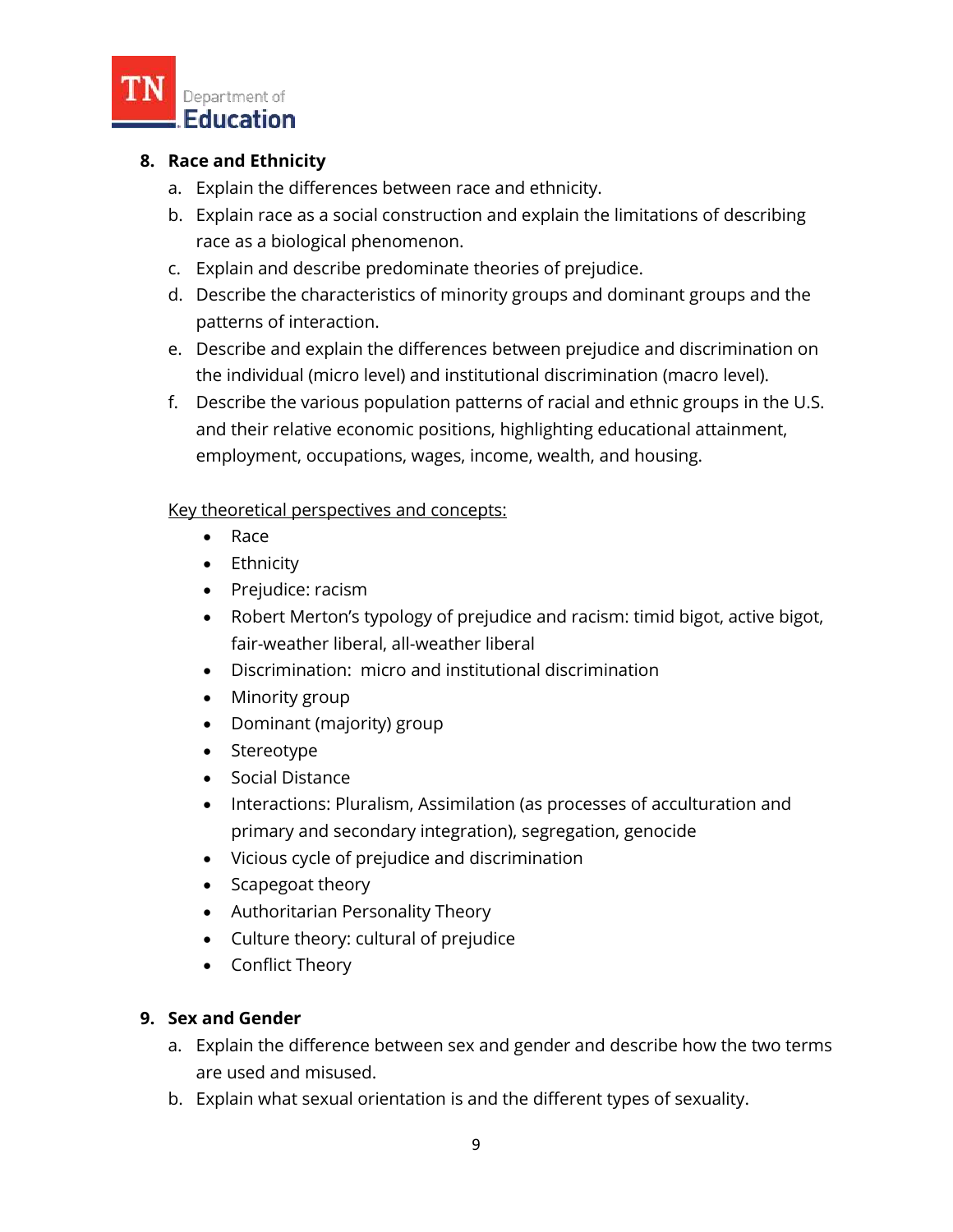

- c. Explain the impact of gender roles and stereotypes on men and women in the U.S. and how it plays out in term of gender inequality in the family, education, and employment, wages and wealth.
- d. Discuss the various sociological perspectives used to explain gender stratification.
- e. Define sexism and discuss the effects of gender discrimination.

## Key concepts

- Sex: biological/physical being
- Gender: social label denoting masculine or feminine
- Gender roles
- Gendered scripts
- Social forces (norms, values, beliefs): Sexism
- Political forces (laws/codified rules/regulations)
- Economic forces (income, etc.)
- Gender stratification and inequality
- Types of Feminism: Liberal, Radical, Socialist
- Feminization of poverty
- **•** Glass ceiling
- Glass escalator
- Sexual harassment
- Double standard
- Gender boundaries
- Sexual orientation and sexuality: heterosexual, homosexual, asexual, bisexual
- Compulsory heterosexism
- Homophobia
- Heterosexism
- Pornography
- Prostitution

#### **10. Marriage and Family**

- a. Explain the different ways that family systems are organized and classified across different cultures.
- b. Explain marriage and family from the point of view of the major theoretical perspectives: structural functionalist, social conflict, and symbolic interaction.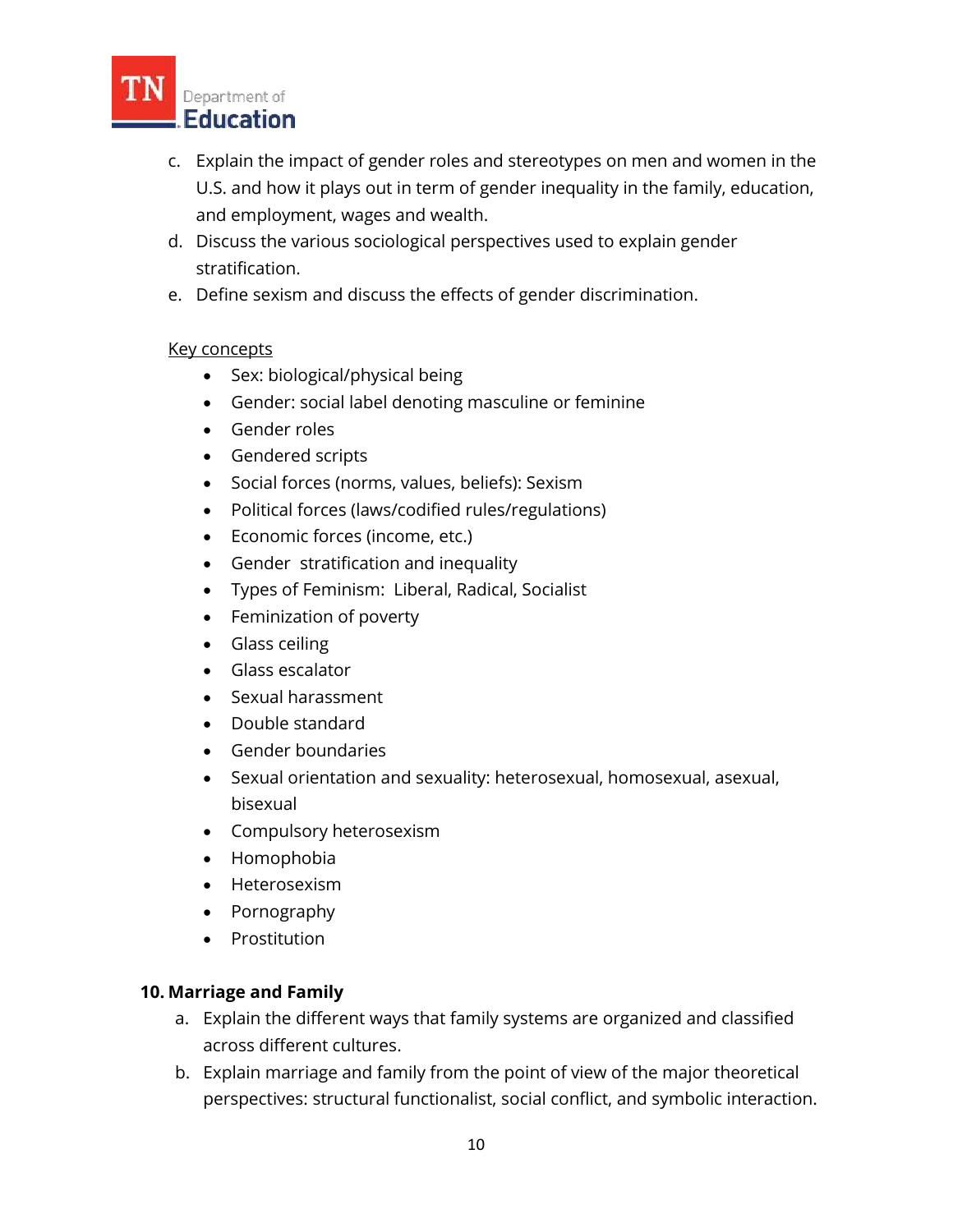

- c. Identify and explain the general patterns and trends in the postponement of marriage and marriage and family life in the United States focusing on the characteristics and concerns of two-parent families, one-parent families, cohabitating adult, childless couples, blended families, and gay and lesbian families.
- d. Explain the causes and consequences of divorce focusing on the different outcomes for men, women, and children, and the factors that most help children adjust to divorce in the United States.
- e. Identify the characteristics that produce happy marriages and happy families.
- f. Describe and explain the causes of the "dark side" of family life as it relates to battering, child abuse, marital rape, and incest.

# Theoretical perspectives and concepts:

- Symbolic interaction: Family as a social construction
- Structural functional: 6 basic functions that the social institution of family fulfills for society
- Social conflict: Class, race and gender inequality perpetuated by the social institution of family
- Types of family: Nuclear Family, blended family, extended family, family of orientation, and family of procreation
- Cohabitation
- Household
- Kinship: soci-emotional bond
- Marriage: Endogamy/homogamy and exogamy/heterogamy; monogamy/serial monogamy, polygamy (polyandry and polygyny), arranged marriages, and marriages based on romantic love
- Descent patterns: Bilinear, patrilineal, matrilineal
- Authority patterns: Egalitarian, patriarchy, matriarchy
- Sandwich generation
- Second shift
- Divorce
- Incest/ incest taboo
- Domestic violence: Spousal homicide, spousal rape, child, sibling, and elder physical/sexual abuse
- Machismo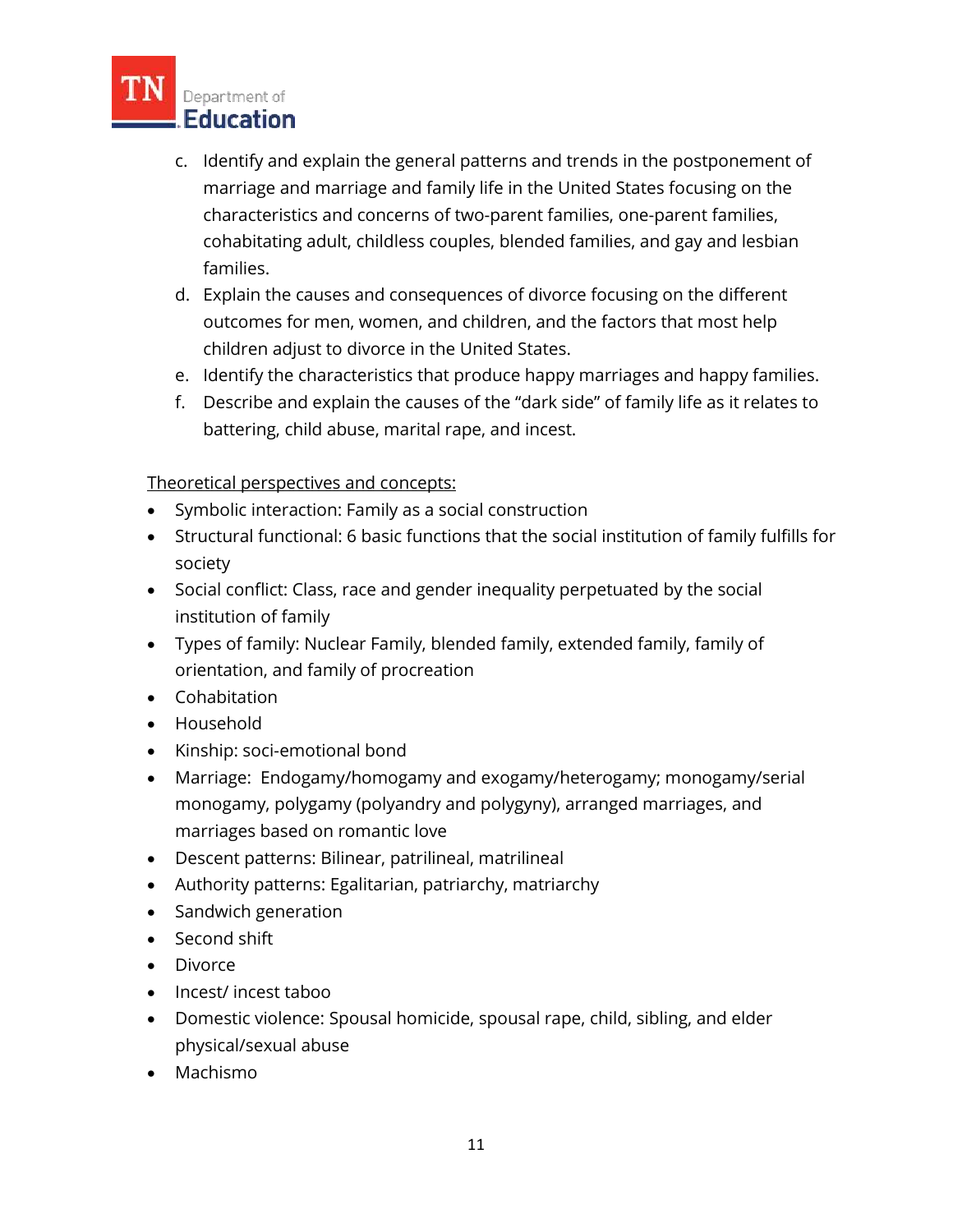

# **11. Education**

- a. Explain and summarize the development of modern education incorporating the ideas of democracy, movement from pre-industrial to industrial society, and universal education.
- b. Explain education from the point of view of the major theoretical perspectives: structural functionalist, social conflict, and symbolic using the key concepts from each perspective.
- c. Identify and explain the major problems that exist within the U.S. educational system and evaluate some of the potential solutions.

#### Key concepts

- Education
- Schooling
- Symbolic interaction perspective: self-fulfilling prophecy and teacher expectancy effect (Rosenthal and Jacobson)
- Structural functional perspective: four manifest functions and four latent functions
- Social Conflict perspective: social control, tracking, standardized testing and inequality in funding
- Types of schools: Public schools (magnet and charter), private schools, and homeschooling
- Meritocracy: credential society
- Functional illiteracy
- Gatekeeping
- Grade inflation
- Hidden curriculum
- Social promotion
- Correspondence principle
- Mainstreaming
- Mandatory education law

#### **12. Religion**

- a. Define religion and explain its essential elements.
- b. Explain religion from the point of view of the major theoretical perspectives: structural functionalist, social conflict, and symbolic using the key concepts from each perspective.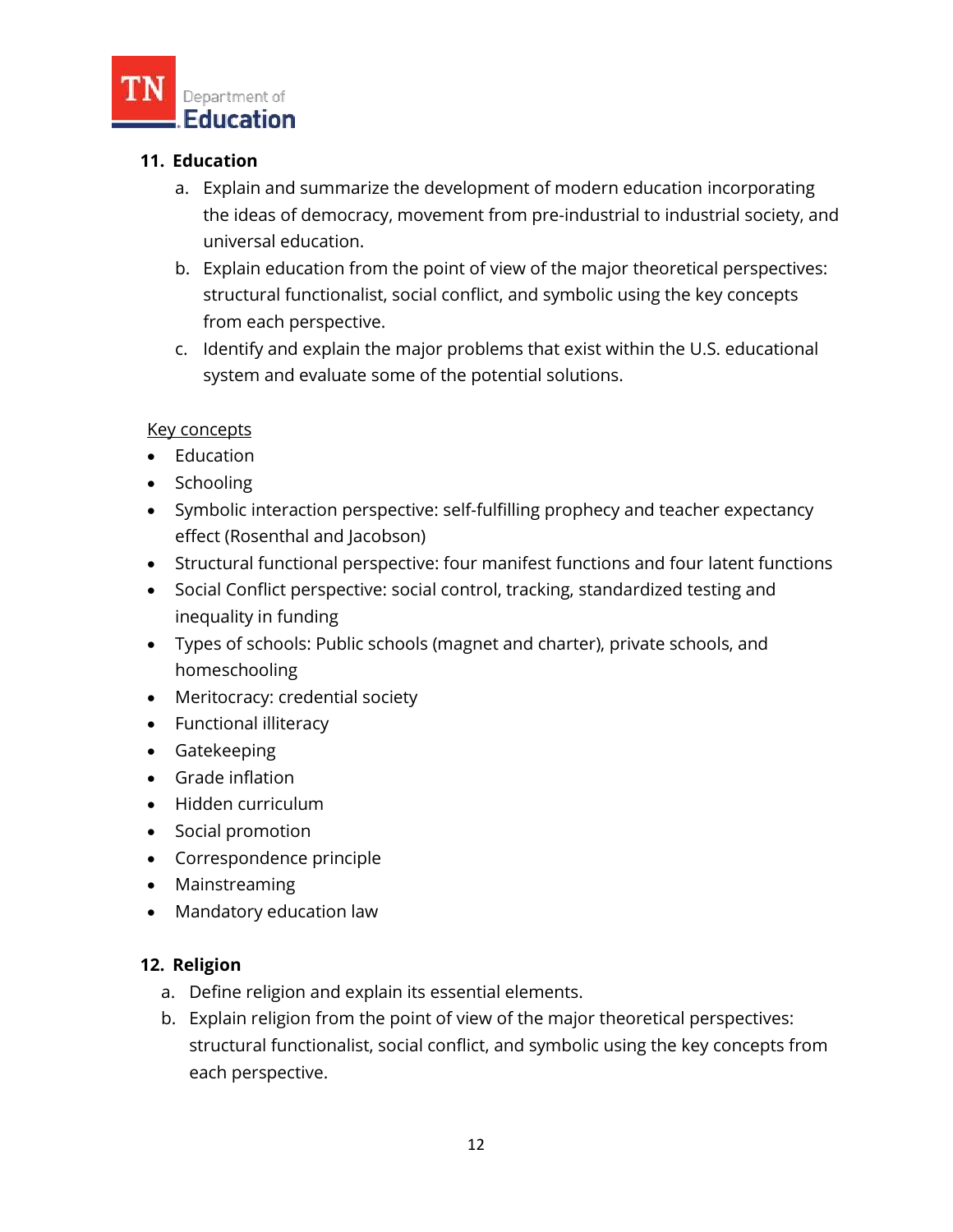

- c. Be able to summarize Max Weber's analysis of religion and the spirit of capitalist and discuss Weber's explanation of the significance of religion on capitalism.
- d. Identify and describe the major characteristics of the world's major religions.
- e. Explain how religious membership varies by region, social class, age, and race– ethnicity in the U.S.

## Key perspectives and concepts

- Symbolic interaction: shared meanings and values of religious symbols and rituals
- Structural functional: four manifest functions for society
- Social Conflict: Gender inequality (Feminism) and Liberation theology
- Religion
- Types of religious organizations: cult, sect, church, denomination, ecclesia (state religion)
- Animism
- Anti-Semitism
- Born again
- Evangelism
- Fundamentalism
- Monotheism and polytheism
- Profane
- Reincarnation
- Spirit of capitalism and Protestant ethic
- Secular/secularization of religion

#### **13. Politics and the Economy**

- a. Explain the difference between power and authority focusing on the different types of each and how they relate to the different political systems.
- b. Describe the basic components of capitalism and the different types of capitalism and the basic components of socialism.
- c. Explain the basic ideologies of capitalism and socialism, the criticisms of capitalism and socialism, and the convergence of capitalism and socialism.
- d. Describe the different sectors of the economy and explain what has occurred to each sector (expansion or contraction) in the United States.
- e. Explain recent changes in the U.S. economy relating to the buying power of paychecks, new technologies, outsourcing, and downsizing of corporations and conglomerates.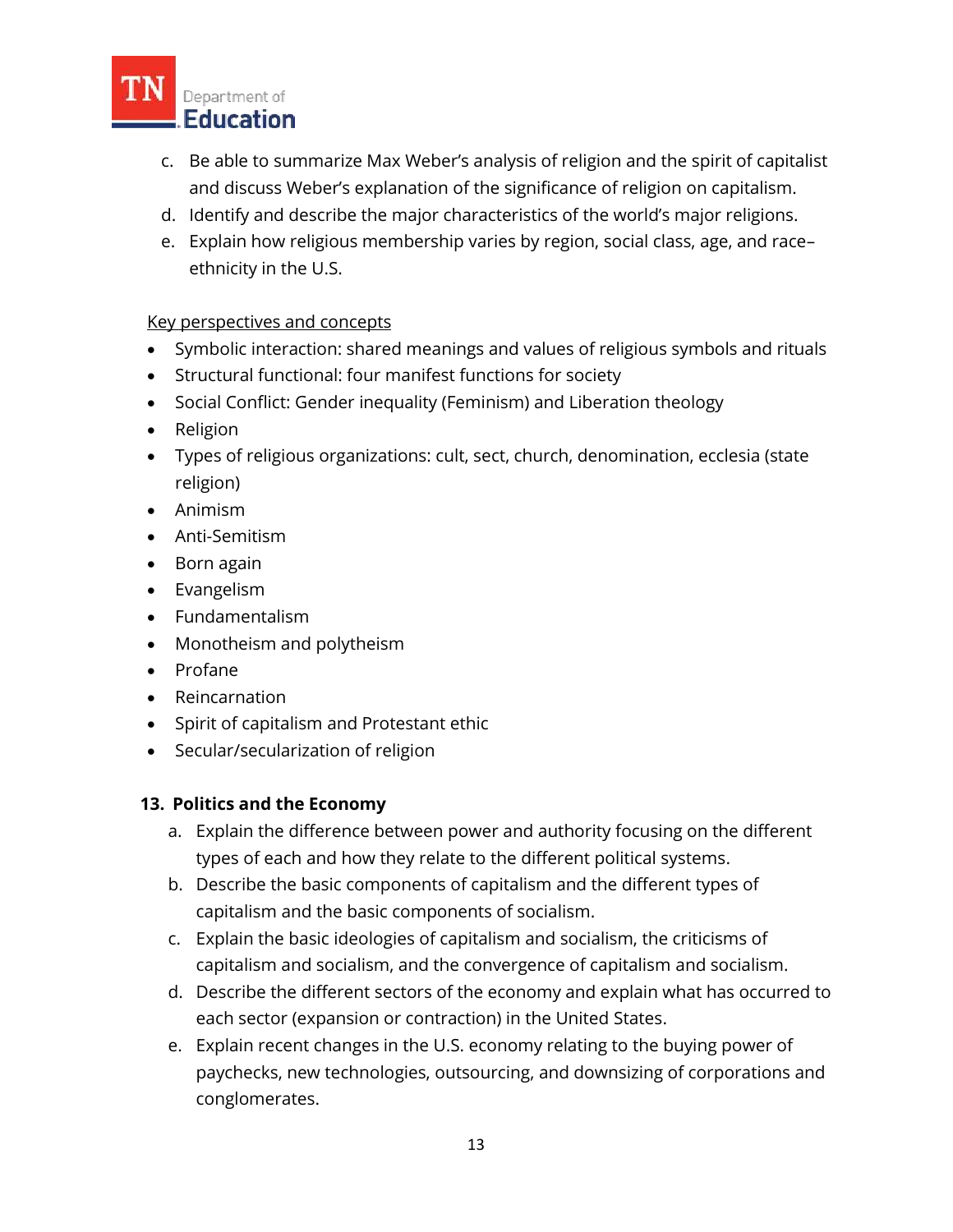

### Key concepts

- Politics
- Power: Authority, Terrorism (use of force, threat of force)
- Types of authority: Traditional, legal-rational and charismatic authority
- Political systems: Monarchy, democracy, dictatorship (totalitarianism and authoritarianism), oligarchy
- Types of democracies: Direct, Representative, Democratic Republic
- C. Wright Mill's Power Elite model: Interlocking directories between government, businesses and military
- Pluralist Model: Power balanced via by competing interest groups
- Political-Economy Model: how the economic system influences the political system
- Political spectrum: degrees of conservative to progressive
- Voter apathy
- Voter disenfranchisement
- Socialism
- Communism
- Economy
- Types of capitalism: State, Welfare, laissez faire
- Sectors of the economy: Primary, secondary, tertiary, underground
- Types of work: Blue collar (skilled labor), service, professions (white collar/pink collar), self employed
- Corporations
- Conglomerates
- Corporate capitalism
- Corporate socialism
- Monopoly
- Oligopoly
- Labor unions
- Global economy: Outsourcing, downsizing, and offshoring

# **14. Globalization and Social Change**

- a. Explain process of social change by comparing and contrast pre-modern/preindustrial societies to modern/industrial societies using basic concepts.
- b. Explain social change using theoretical perspectives of globalization to explain the relationships between countries.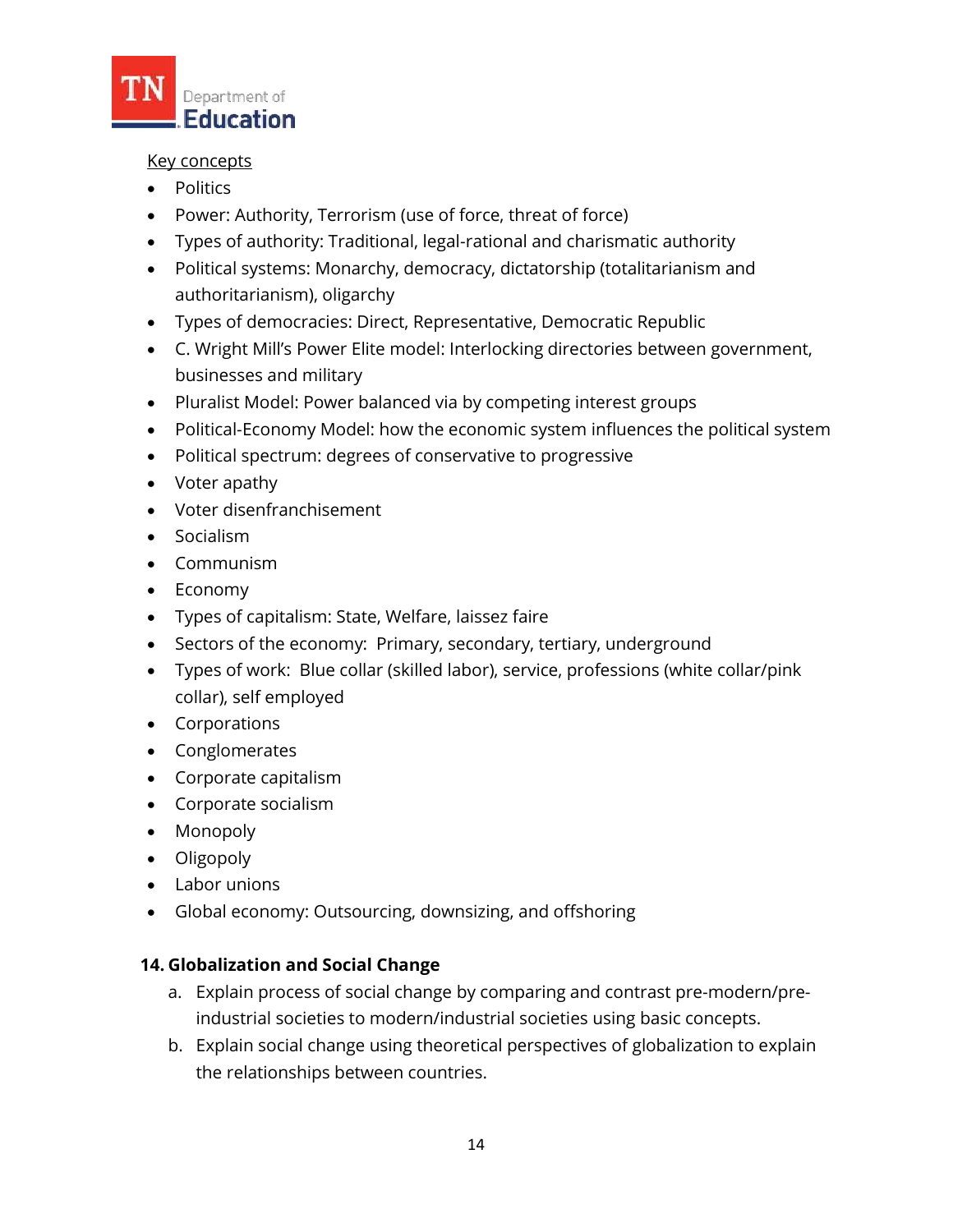

- c. Explain how industrialization and globalization influences social change in premodern societies.
- d. Explain the positive and negative consequences of globalization for citizens of the industrialized countries (i.e. U.S.) and the citizens for citizens of the developing countries.

## Key concepts:

- Globalization
- Global stratification: High-income (industrialized/core) , middle- income(semi peripheral) and Low income countries (peripheral)
- Modernization theory: Roles of Rich countries: Control population, increase food production, introduce technology and provide investment capital, and provide foreign aid
- Walt Rostow's Stages of modernization: Traditional stage, take-off stage, drive to technological maturity stage and high mass-consumption stage
- Immanuel Wallerstein's Dependency theory: poor countries have narrow export economies, lack industrial capacity, high foreign debt
- Social change
- Urbanization: Metropolis, suburbs, megalopolis
- Anomie
- Durkheim's Mechanical solidarity
- Durkheim's Organic solidarity
- Tonnies' Gemeinschaft
- Tonnies' Gesellschraft
- Urban ecology
- Global warming
- Environmental racism
- Ecological sustainable culture
- Environmental deficient
- Absolute poverty
- Relative poverty
- Colonialism
- Neocolonialism
- Multinational corporation